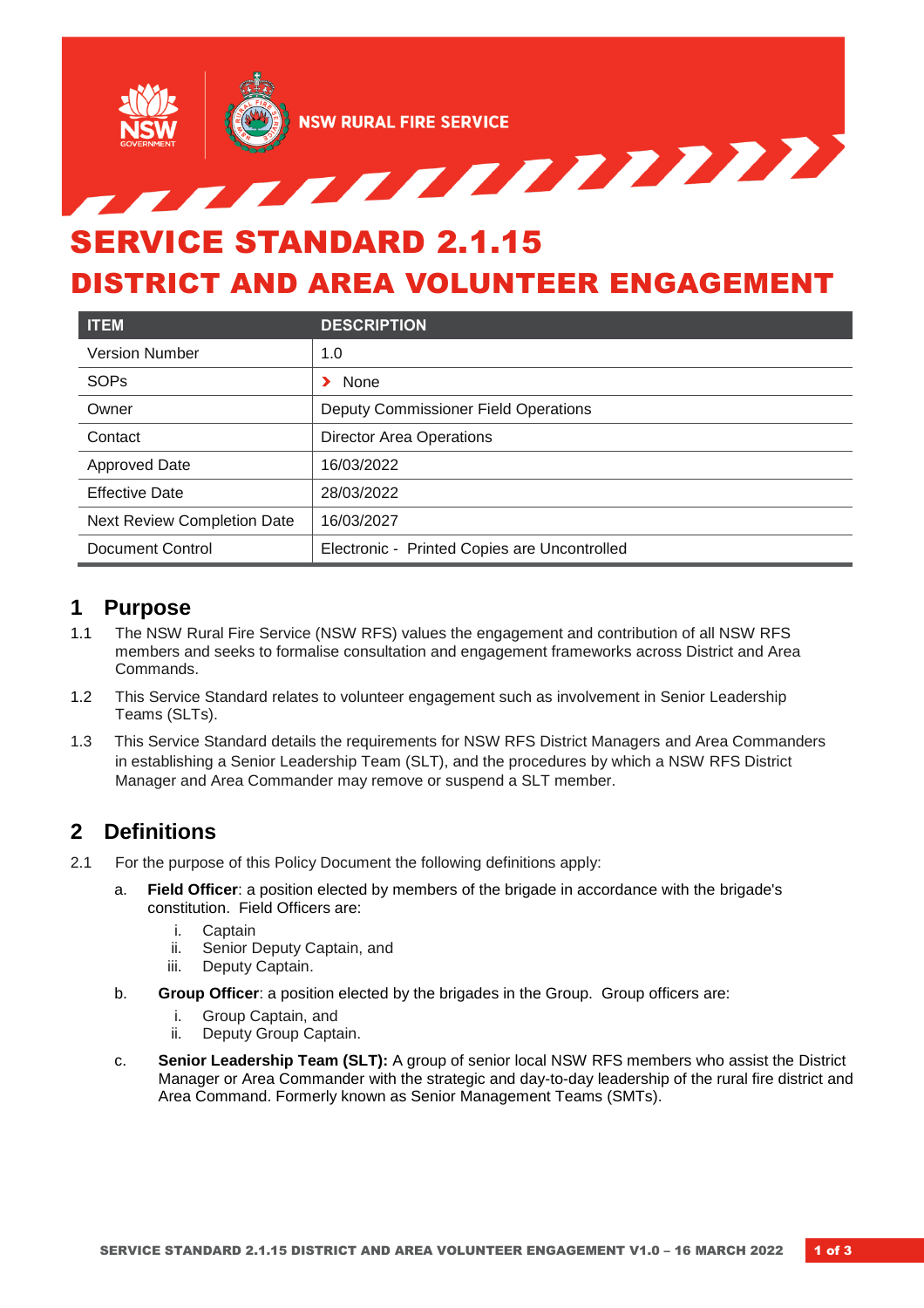# **3 Policy**

- 3.1 A District Manager must cause to create certain committees or teams (such as a Senior Leadership Team) to ensure the District Manager and staff are sufficiently informed of the view of the Brigades within their District.
- 3.2 The SLT assists the District Manager in the strategic and day-to-day management of the Rural Fire District (the district).
- 3.3 An Area Commander must cause to create certain committees or teams (such as a Senior Leadership Team) to ensure the Area Commander is sufficiently informed of the view of the SLTs within their respective Commands.
- 3.4 Any reference to a Senior Management Team (SMT) in any NSW RFS Standard, Policy, SOP or procedure is also held to mean Senior Leadership Team (SLT).

#### **Purpose of the District SLT**

- 3.5 The SLT represents all NSW RFS volunteers in the district and is a consultative body to the District Manager in relation to the input of volunteers to:
	- a. Corporate and business planning;
	- b. Budget preparation and priorities;
	- c. Local standard operating procedures (SOPs);
	- d. Liaison between the brigades and the District;
	- e. Mitigation activities and needs across a District or Area;
	- f. Operational capability and capacity needs across a District or Area;
	- g. Infrastructure and asset management activities and needs across a District or Area; and
	- h. Any other function as specified in the Service Standards.

#### **Meeting Schedule**

3.6 An established District SLT shall meet as many times as agreed by the SLT but not less than once a quarter.

#### **Structure of the District SLT**

- 3.7 The SLT is comprised of the District Manager, and senior NSW RFS Volunteer Officers. These will include all Group Captains, and may also include but not be limited to:
	- a. Deputy Group Captains;
	- b. Captains;
	- c. selected senior district staff; or
	- d. any other current member appointed by the District Manager.
- 3.8 The SLT shall have no less than eight volunteer members.
- 3.9 The SLT shall provide proportionate representation of all brigades in the district to ensure all district types of brigades are represented (i.e. Operational and Support brigades etc.).
- 3.10 The District Manager must where ever possible ensure a proportionate representation of the district membership within the SLT, including Aboriginal, Female and Young Person (<25Yrs).
- 3.11 The Area SLT shall have sufficient representation of those District SLTs within the Area at the discretion of the Area Commander. The Area Commander shall where possible adhere to the intent specified in clause 3.10.

#### **Establishment of the District and Area SLT**

- 3.12 The District Manager or Area Commander shall appoint members to their respective SLT. This may be done through an EoI process or by direct appointment by the District Manager.
- 3.13 Membership of the SLT shall be for three years, or such lesser period as may be consistent with the Group Officer tenure in the district.